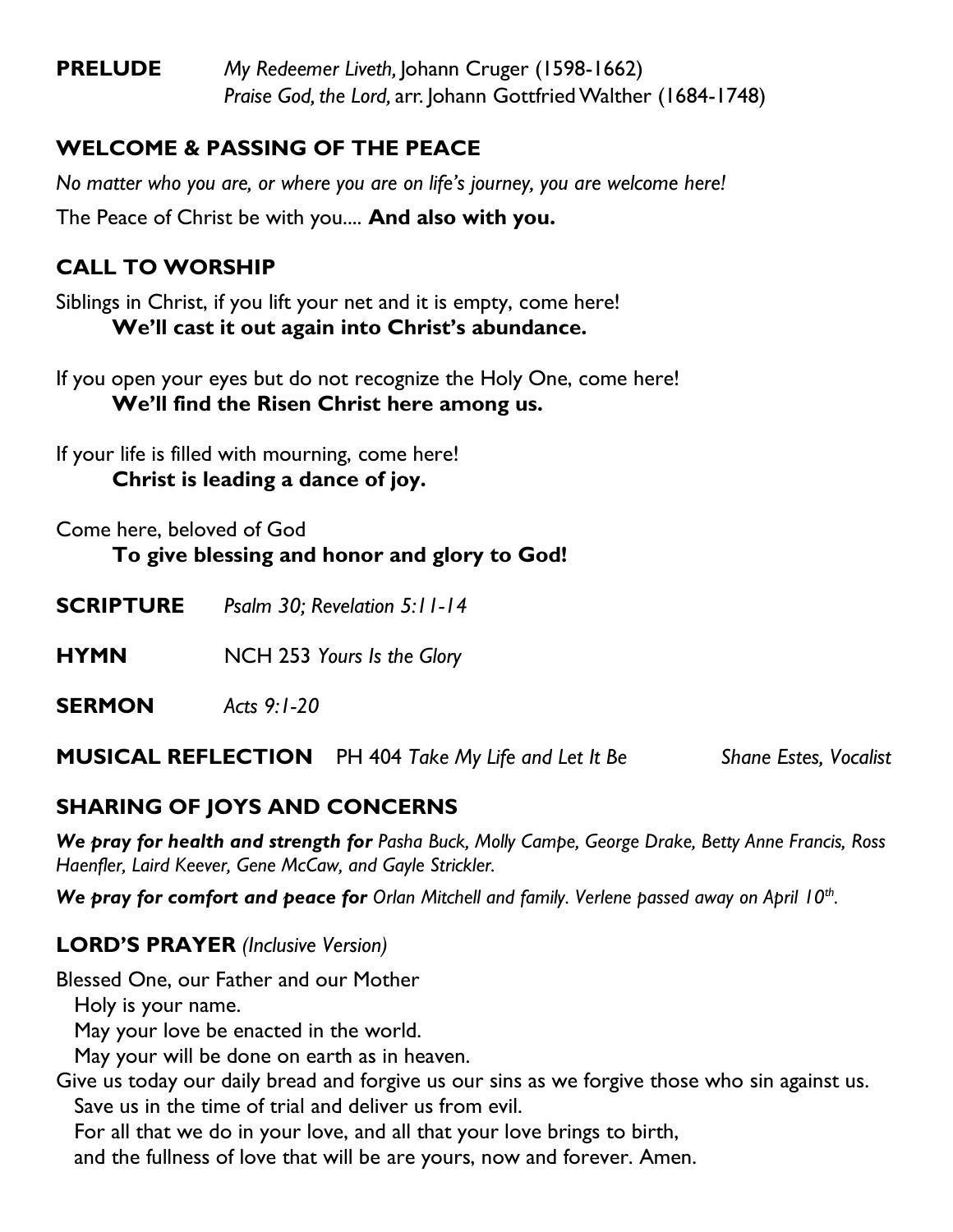# **GRATITUDE FOR OFFERING / DOXOLOGY**

Praise God from whom all blessings flow Praise God all creatures here below Praise God above ye heavenly hosts Creator, Christ, and Holy Ghost

# **THE SACRAMENT OF HOLY COMMUNION**

The Lord be with you. **And also with you.** Lift up your hearts. **We lift them to the Lord.** Let us give thanks to the Lord our God. **It is right to give God thanks and praise.**

# **Confession**

God of Forgiveness, hear now the confession of our sins.

**Our greed and our lust for power create enemies where we should find friends.**

We fail to offer comfort and aid to those who are afraid and beat down by the burdens of life.

**We are as unseeing and willful as Saul to the pain and the destruction of our wrongdoings and our well-meaning crusades.**

Forgive us, merciful One.

Give us sight to see with your eyes, that we may bring hope and peace to our world. **Amen.**

# **Words of Assurance**

God's anger lasts but a moment, but God's favor lasts a lifetime. The Lord forgives our shortcomings and sends deliverance through Christ, just as the Lord forgave Saul and used him to spread the gospel.

#### **Thanks be to God!**

#### **Blessing of the Elements**

We give you thanks, gracious God, that on the night of his arrest, lesus took bread, and after giving thanks to you, he broke it, and gave it to the disciples, saying "Take, eat. This is my body given for you. Do this in remembrance of me."

Sojourners on the Way of Jesus Christ, take this bread and eat, it is nourishment for the pilgrim journey ahead.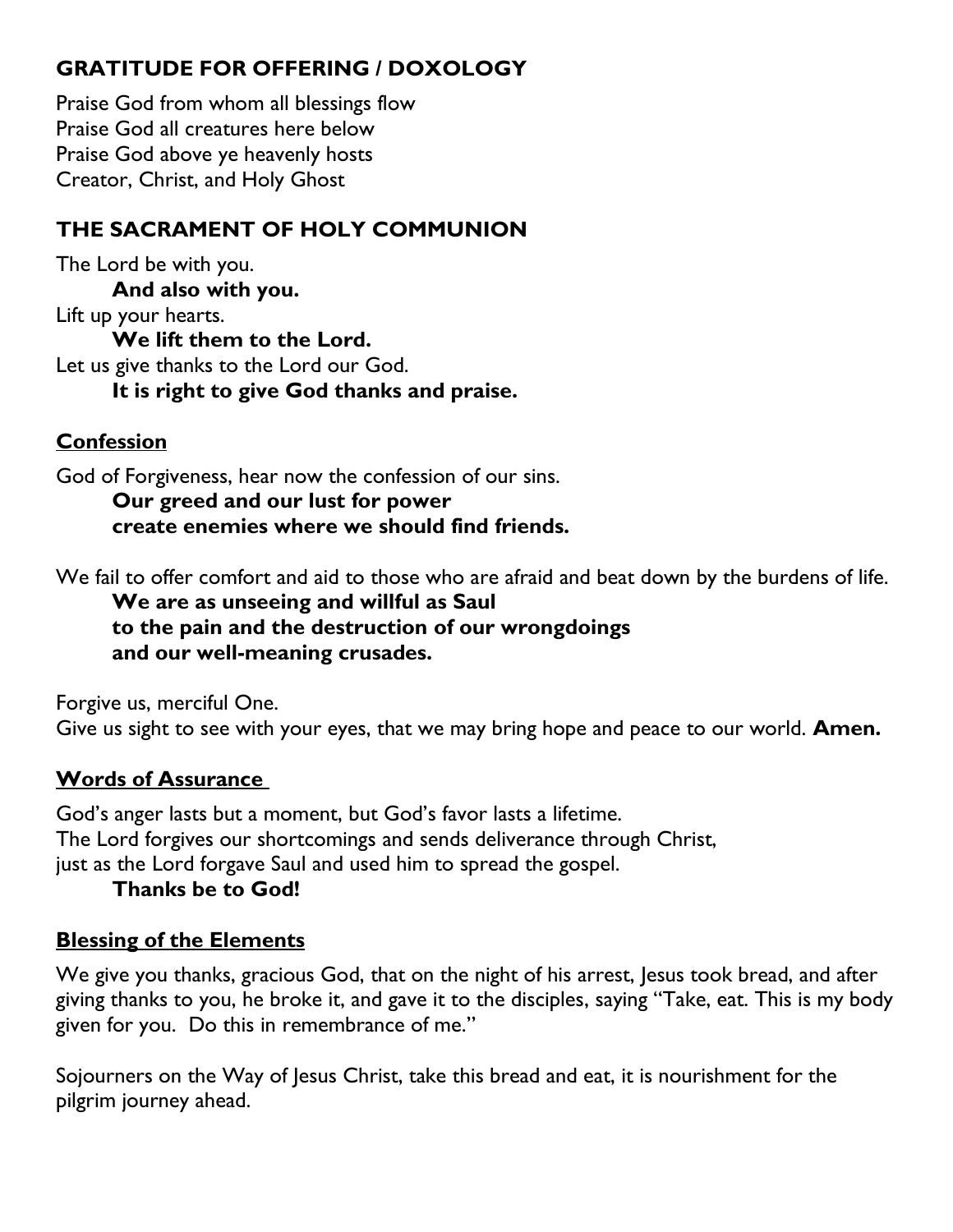In the same way he took the cup, saying: This is the cup of the new covenant, my life poured out for you and for many. Whenever you drink it, do this in remembrance of me.

Partners in the ministry of Jesus Christ, take this cup and drink, it is the grace of God poured to overflowing for us.

# **PRAYER OF THANKSGIVING**

**We give thanks, gracious God, that you have refreshed us at your table by granting us the presence of Jesus Christ. Strengthen our faith; increase our love for one another; and send us forth into the world in courage and peace, rejoicing in the power of the Holy Spirit, in the name of Jesus Christ our Savior. Amen.**

**HYMN** NCH 172 *Jesus Call Us, o'er the Tumult*

## **BENEDICTION**

May God, who comes to us in the things of this world, bless your eyes and be in your seeing.

May Christ, who looks upon you with deepest love, bless your eyes and widen your gaze.

May the Spirit, who perceives what is and what may yet be, bless your eyes and sharpen your vision.

May the Sacred Three bless your eyes and cause you to see. Amen.

**POSTLUDE** *God Gave to Us this Glorious Day*, Johann Gottfried Walther (1684-1748)

#### **Worship Resources**

Call to Worship ~ from *Feed My Lambs,* written by Rev. Quentin Chin. Posted on the United Church of Christ website. <http://uccfiles.com/pdf/FeedmySheepEaster3April14.pdf>

Pastoral Prayer ~ Copyright © 2003 Richard D. McCall, Associate Professor of Liturgy and Church Music, Episcopal Divinity School, Cambridge, Ma. Posted on the [Worship Well](http://www.theworshipwell.org/pdf/WOR_McCall3.pdf) website.

Confession & Assurance ~ written by Sandra Miller and posted on the *Worship Elements* page of the Ministry Matters website.<http://www.ministrymatters.com/>

Benediction ~ from *In the Sanctuary of Women,* copyright © Jan L. Richardson. Posted on the painted prayerbook. <http://paintedprayerbook.com/>